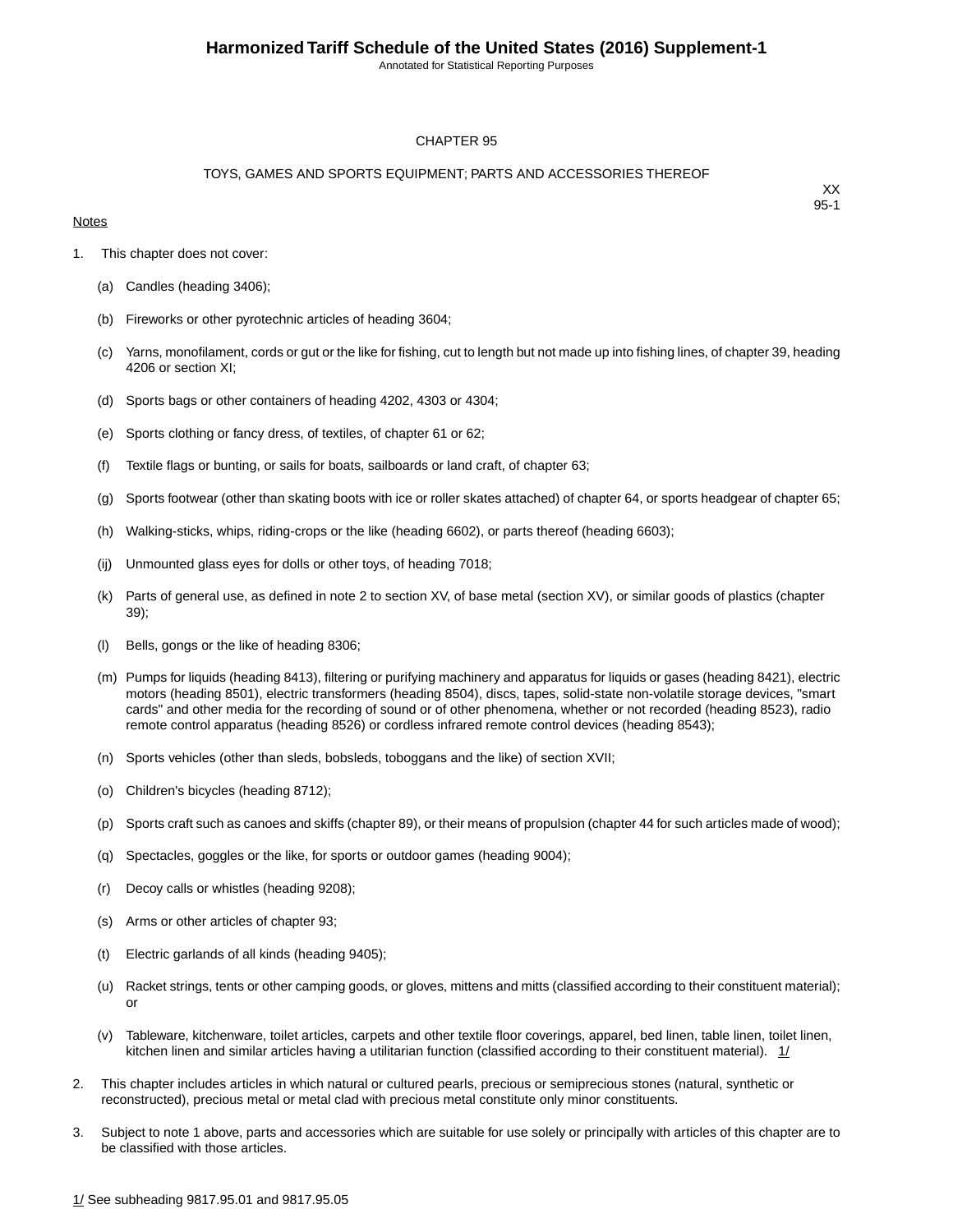Annotated for Statistical Reporting Purposes

Notes (con.) XX 95-2

- 4. Subject to the provisions of Note 1 above, heading 9503 applies, *inter alia*, to articles of this heading combined with one or more items, which cannot be considered as sets under the terms of General Interpretative Rule 3(b), and which, if presented separately, would be classified in other headings, provided the articles are put up together for retail sale and the combinations have the essential character of toys.
- 5. Heading 9503 does not cover articles which, on account of their design, shape or constituent material, are identifiable as intended exclusively for animals, for example, "pet toys" (classification in their own appropriate heading).

#### Subheading Note

- 1. Subheading 9504.50 covers:
	- (a) Video game consoles from which the image is reproduced on a television receiver, a monitor or other external screen or surface; or
	- (b) Video game machines having a self-contained video screen, whether or not portable.

This subheading does not cover video game consoles or machines operated by coins, banknotes, bank cards, tokens or by any other means of payment (subheading 9504.30).

#### **Statistical note**

1. In heading 9503, classification is based on the youngest age for which the product is intended. For example, an item labeled "For ages 2–5" would be appropriately classified in the "Under 3 years of age" category. Parts and accessories, if not specifically labeled for a specific age, should be classified under the age designation that would be applicable to the finished retail product of which it is a component or in which it is incorporated.

[Compiler's note: All provisions of subchapter II of chapter 99 have expired; footnote references are shown for reference only]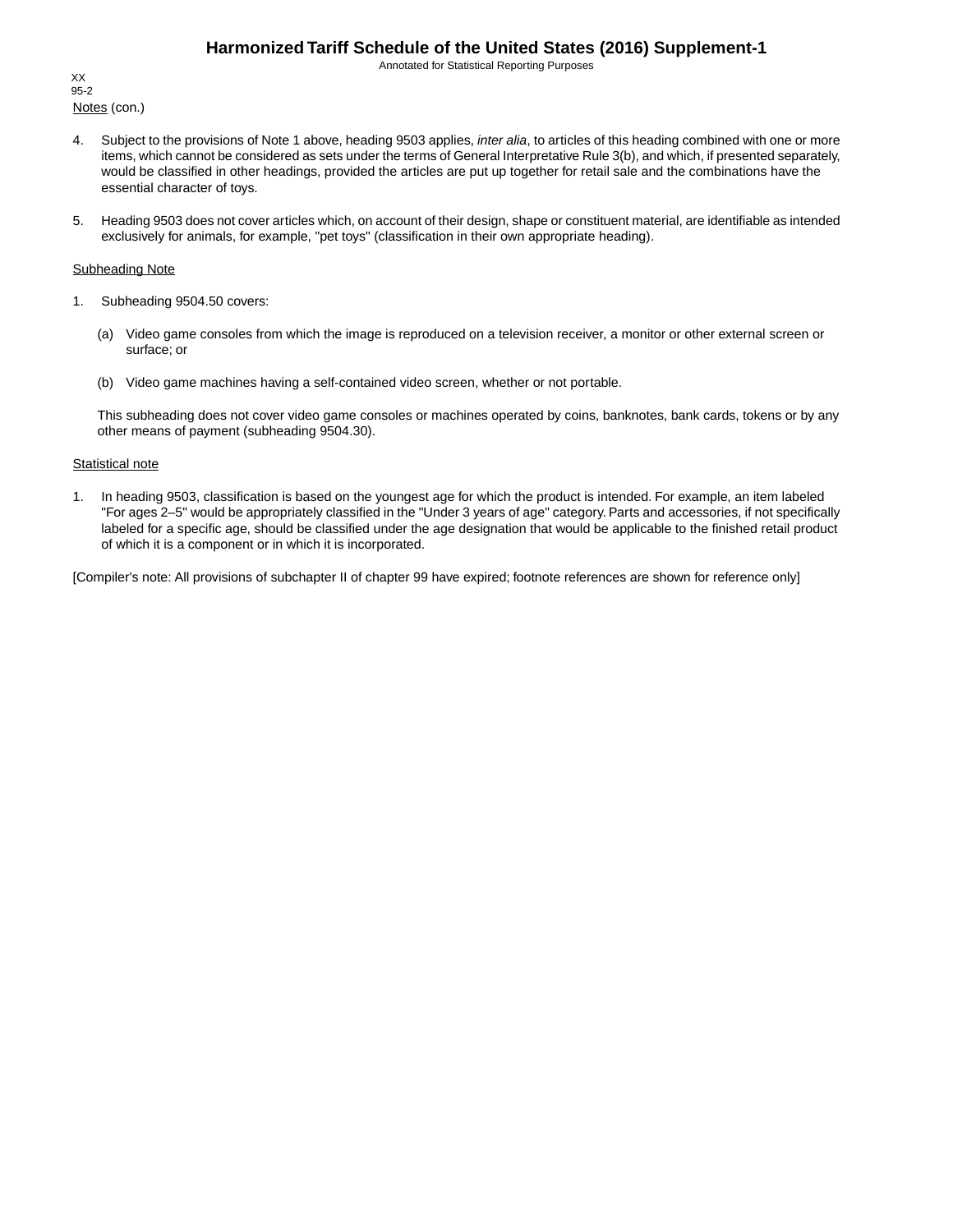Annotated for Statistical Reporting Purposes

| Heading/   | Stat.       |                                                                                                                                                                                                                                                                                                                                                                                | Unit           |         | Rates of Duty           |                |
|------------|-------------|--------------------------------------------------------------------------------------------------------------------------------------------------------------------------------------------------------------------------------------------------------------------------------------------------------------------------------------------------------------------------------|----------------|---------|-------------------------|----------------|
| Subheading | Suf-<br>fix | Article Description                                                                                                                                                                                                                                                                                                                                                            | of<br>Quantity | General | $\mathbf{1}$<br>Special | $\overline{2}$ |
| 9503.00.00 |             | Tricycles, scooters, pedal cars and similar wheeled toys; dolls'<br>carriages; dolls, other toys; reduced-scale ("scale") models<br>and similar recreational models, working or not; puzzles of all<br>"Children's products" as defined in 15 U.S.C. § 2052:<br>Inflatable toy balls, balloons and punchballs, of rubber:<br>Labeled or determined by importer as intended for |                |         |                         | 70%            |
|            | 11          | use by persons:                                                                                                                                                                                                                                                                                                                                                                |                |         |                         |                |
|            | 13          |                                                                                                                                                                                                                                                                                                                                                                                |                |         |                         |                |
|            |             | Other:<br>Labeled or determined by importer as intended for<br>use by persons:                                                                                                                                                                                                                                                                                                 |                |         |                         |                |
|            | 71          |                                                                                                                                                                                                                                                                                                                                                                                |                |         |                         |                |
|            | 73          |                                                                                                                                                                                                                                                                                                                                                                                |                |         |                         |                |
|            | 90          |                                                                                                                                                                                                                                                                                                                                                                                |                |         |                         |                |
|            |             |                                                                                                                                                                                                                                                                                                                                                                                |                |         |                         |                |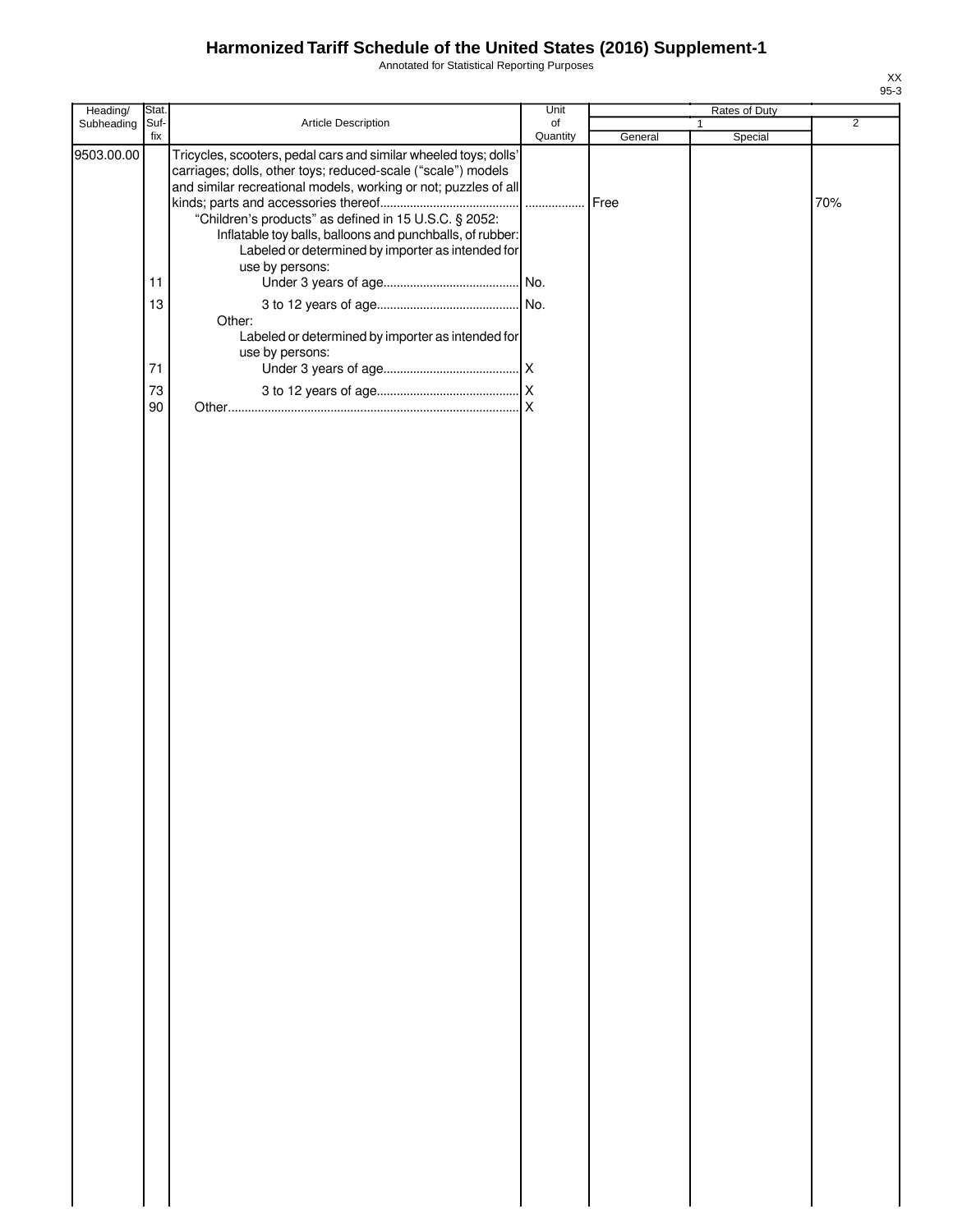Annotated for Statistical Reporting Purposes

|                          | Stat |                                                                                                                                                                                                                                                                                                                                                                                                                       | Unit     |         | Rates of Duty |                |
|--------------------------|------|-----------------------------------------------------------------------------------------------------------------------------------------------------------------------------------------------------------------------------------------------------------------------------------------------------------------------------------------------------------------------------------------------------------------------|----------|---------|---------------|----------------|
| Heading/<br>Subheading   | Suf  | <b>Article Description</b>                                                                                                                                                                                                                                                                                                                                                                                            | of       |         |               | $\overline{2}$ |
|                          | fix  |                                                                                                                                                                                                                                                                                                                                                                                                                       | Quantity | General | Special       |                |
| 9504<br>9504.20          |      | Video game consoles and machines, articles for arcade, table<br>or parlor games, including pinball machines, bagatelle, billiards<br>and special tables for casino games; automatic bowling alley<br>equipment; parts and accessories thereof:<br>Articles and accessories for billiards of all kinds:                                                                                                                |          |         |               |                |
| 9504.20.20               | 00   |                                                                                                                                                                                                                                                                                                                                                                                                                       | NoIFree  |         |               | 50%            |
| 9504.20.40               | 00   |                                                                                                                                                                                                                                                                                                                                                                                                                       |          |         |               | 25%            |
| 9504.20.60               | 00   |                                                                                                                                                                                                                                                                                                                                                                                                                       |          |         |               | 33 1/3%        |
|                          |      |                                                                                                                                                                                                                                                                                                                                                                                                                       |          |         |               |                |
| 9504.20.80<br>9504.30.00 | 00   | Other games, operated by coins, banknotes, bank cards,<br>tokens or by any other means of payment, other than<br>automatic bowling alley equipment; parts and accessories                                                                                                                                                                                                                                             |          |         |               | 33 1/3%<br>35% |
|                          | 10   |                                                                                                                                                                                                                                                                                                                                                                                                                       |          |         |               |                |
|                          |      | Other:<br>Games:                                                                                                                                                                                                                                                                                                                                                                                                      |          |         |               |                |
|                          | 20   | Pinball machines and bell-type machines and                                                                                                                                                                                                                                                                                                                                                                           |          |         |               |                |
|                          | 40   |                                                                                                                                                                                                                                                                                                                                                                                                                       |          |         |               |                |
|                          | 60   |                                                                                                                                                                                                                                                                                                                                                                                                                       |          |         |               |                |
| 9504.40.00               | 00   |                                                                                                                                                                                                                                                                                                                                                                                                                       |          |         |               | $10¢/pack +$   |
| 9504.50.00 00            |      | Video game consoles and machines, other than those of<br>subheading 9504.30, and parts and accessories thereof   X   Free                                                                                                                                                                                                                                                                                             |          |         |               | 20%<br>35%     |
|                          |      |                                                                                                                                                                                                                                                                                                                                                                                                                       |          |         |               |                |
| 9504.90<br>9504.90.40 00 |      | Other:<br>Game machines, other than those operated by coins,<br>banknotes (paper currency), discs or similar articles;                                                                                                                                                                                                                                                                                                |          |         |               | 35%            |
|                          |      | Other:                                                                                                                                                                                                                                                                                                                                                                                                                |          |         |               |                |
| 9504.90.60 00            |      | Chess, checkers, parchisi, backgammon, darts<br>and other games played on boards of a special<br>design, all the foregoing games and parts there of<br>(including their boards); mah-jong and dominoes;<br>any of the foregoing games in combination with<br>each other, or with other games, packaged<br>together as a unit in immediate containers of a type<br>used in retail sales; poker chips and dice  X  Free |          |         |               | 40%            |
| 9504.90.90               |      |                                                                                                                                                                                                                                                                                                                                                                                                                       |          | Free    |               | 40%            |
|                          | 40   |                                                                                                                                                                                                                                                                                                                                                                                                                       |          |         |               |                |
|                          | 60   | Bowling equipment and parts and accessories                                                                                                                                                                                                                                                                                                                                                                           |          |         |               |                |
|                          |      |                                                                                                                                                                                                                                                                                                                                                                                                                       |          |         |               |                |
|                          | 80   |                                                                                                                                                                                                                                                                                                                                                                                                                       |          |         |               |                |
|                          |      |                                                                                                                                                                                                                                                                                                                                                                                                                       |          |         |               |                |
|                          |      |                                                                                                                                                                                                                                                                                                                                                                                                                       |          |         |               |                |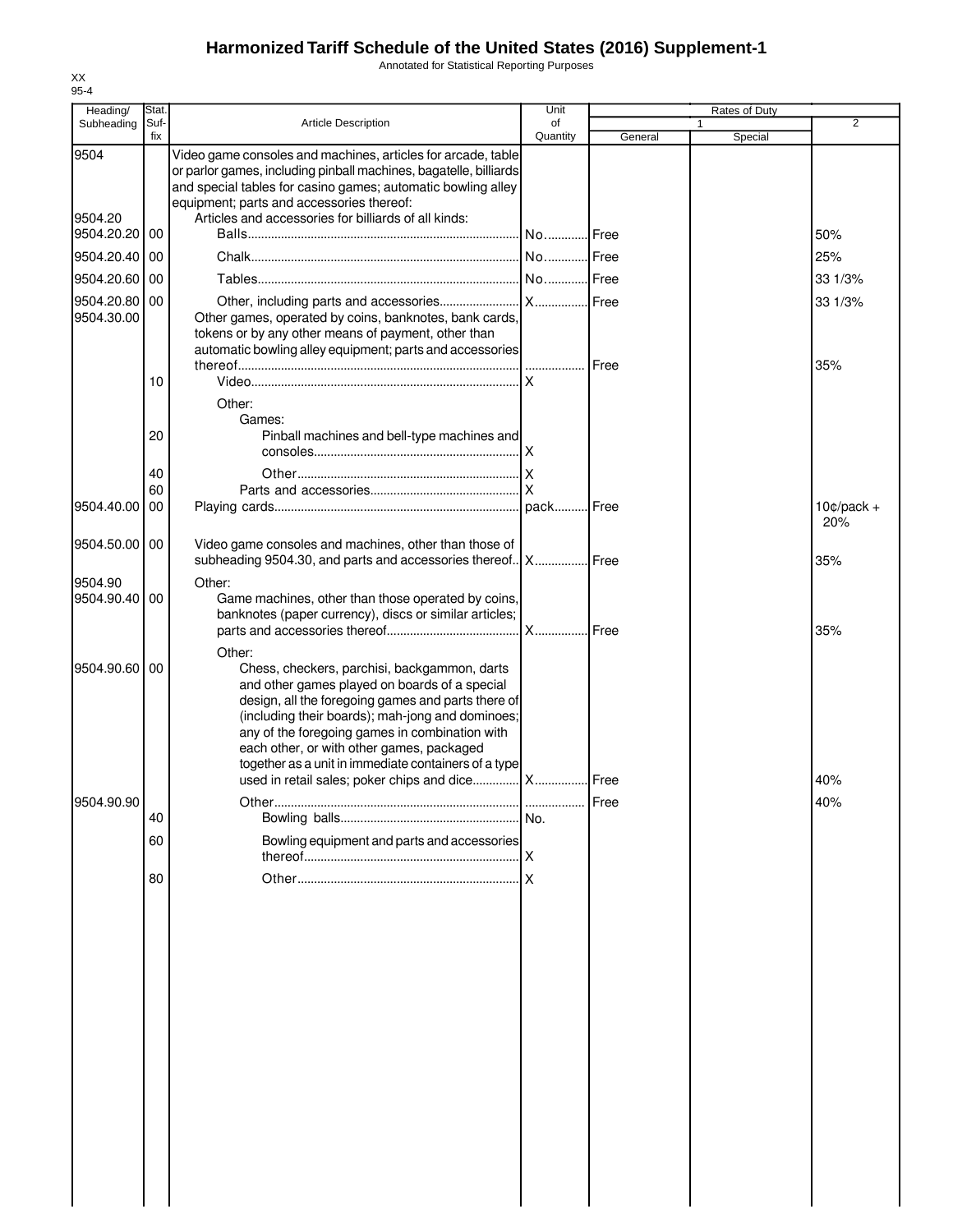Annotated for Statistical Reporting Purposes

| Heading/                       | Stat.       |                                                                                                                                                                                                                                                                                                                            | Unit           |         | Rates of Duty                                                                         |                |
|--------------------------------|-------------|----------------------------------------------------------------------------------------------------------------------------------------------------------------------------------------------------------------------------------------------------------------------------------------------------------------------------|----------------|---------|---------------------------------------------------------------------------------------|----------------|
| Subheading                     | Suf-<br>fix | <b>Article Description</b>                                                                                                                                                                                                                                                                                                 | of<br>Quantity | General | $\mathbf{1}$<br>Special                                                               | $\overline{2}$ |
| 9505                           |             | Festive, carnival or other entertainment articles, including<br>magic tricks and practical joke articles; parts and accessories                                                                                                                                                                                            |                |         |                                                                                       |                |
| 9505.10                        |             | thereof:<br>Articles for Christmas festivities and parts and accessories<br>thereof:                                                                                                                                                                                                                                       |                |         |                                                                                       |                |
| 9505.10.10                     | l 00        | Christmas ornaments:                                                                                                                                                                                                                                                                                                       |                |         |                                                                                       | 60%            |
|                                |             | Other:                                                                                                                                                                                                                                                                                                                     |                |         |                                                                                       |                |
| 9505.10.15 00                  |             |                                                                                                                                                                                                                                                                                                                            |                |         |                                                                                       | 20%            |
| 9505.10.25 00<br>9505.10.30 00 |             |                                                                                                                                                                                                                                                                                                                            |                |         |                                                                                       | 20%<br>80%     |
|                                |             | Other:                                                                                                                                                                                                                                                                                                                     |                |         |                                                                                       |                |
| 9505.10.40                     | 10          |                                                                                                                                                                                                                                                                                                                            |                |         |                                                                                       | 60%            |
|                                | 20          |                                                                                                                                                                                                                                                                                                                            |                |         |                                                                                       |                |
| 9505.10.50                     |             |                                                                                                                                                                                                                                                                                                                            |                | Free    |                                                                                       | 90%            |
|                                | 10          |                                                                                                                                                                                                                                                                                                                            |                |         |                                                                                       |                |
|                                | 20          |                                                                                                                                                                                                                                                                                                                            |                |         |                                                                                       |                |
| 9505.90<br>9505.90.20 00       |             | Other:<br>Magic tricks and practical joke articles; parts and                                                                                                                                                                                                                                                              |                |         |                                                                                       |                |
|                                |             |                                                                                                                                                                                                                                                                                                                            |                | I Free  |                                                                                       | 70%            |
| 9505.90.40 00                  |             | Confetti, paper spirals or streamers, party favors and<br>noisemakers; parts and accessories thereof  X  Free                                                                                                                                                                                                              |                |         |                                                                                       | 45%            |
| 9505.90.60 00                  |             |                                                                                                                                                                                                                                                                                                                            |                |         |                                                                                       | 25%            |
| 9506                           |             | Articles and equipment for general physical exercise,<br>gymnastics, athletics, other sports (including table-tennis) or<br>outdoor games, not specified or included elsewhere in this<br>chapter; swimming pools and wading pools; parts and<br>accessories thereof:<br>Snow-skis and other snow-ski equipment; parts and |                |         |                                                                                       |                |
| 9506.11                        |             | accessories thereof:<br>Skis and parts and accessories thereof, except ski<br>poles:                                                                                                                                                                                                                                       |                |         |                                                                                       |                |
| 9506.11.20 00                  |             |                                                                                                                                                                                                                                                                                                                            |                |         |                                                                                       | 33 1/3%        |
| 9506.11.40                     |             |                                                                                                                                                                                                                                                                                                                            |                | 2.6%    | Free (A, AU, BH,<br>CA, CL, CO, D, E,<br>IL, JO, KR, MA,<br>MX, OM, P, PA,<br>PE. SG) | 33 1/3%        |
|                                | 10          |                                                                                                                                                                                                                                                                                                                            |                |         |                                                                                       |                |
|                                | 80          |                                                                                                                                                                                                                                                                                                                            | prs.           |         |                                                                                       |                |
| 9506.11.60 00<br>9506.12       |             | Ski bindings and parts and accessories thereof:                                                                                                                                                                                                                                                                            | X              | Free    |                                                                                       | 45%            |
| 9506.12.40 00                  |             |                                                                                                                                                                                                                                                                                                                            |                | Free    |                                                                                       | 45%            |
| 9506.12.80                     | l 00        |                                                                                                                                                                                                                                                                                                                            |                | 2.8%    | Free (A, AU, BH,<br>CA, CL, CO, D, E,<br>IL, JO, KR, MA,<br>MX, OM, P, PA,<br>PE, SG) | 45%            |
|                                |             |                                                                                                                                                                                                                                                                                                                            |                |         |                                                                                       |                |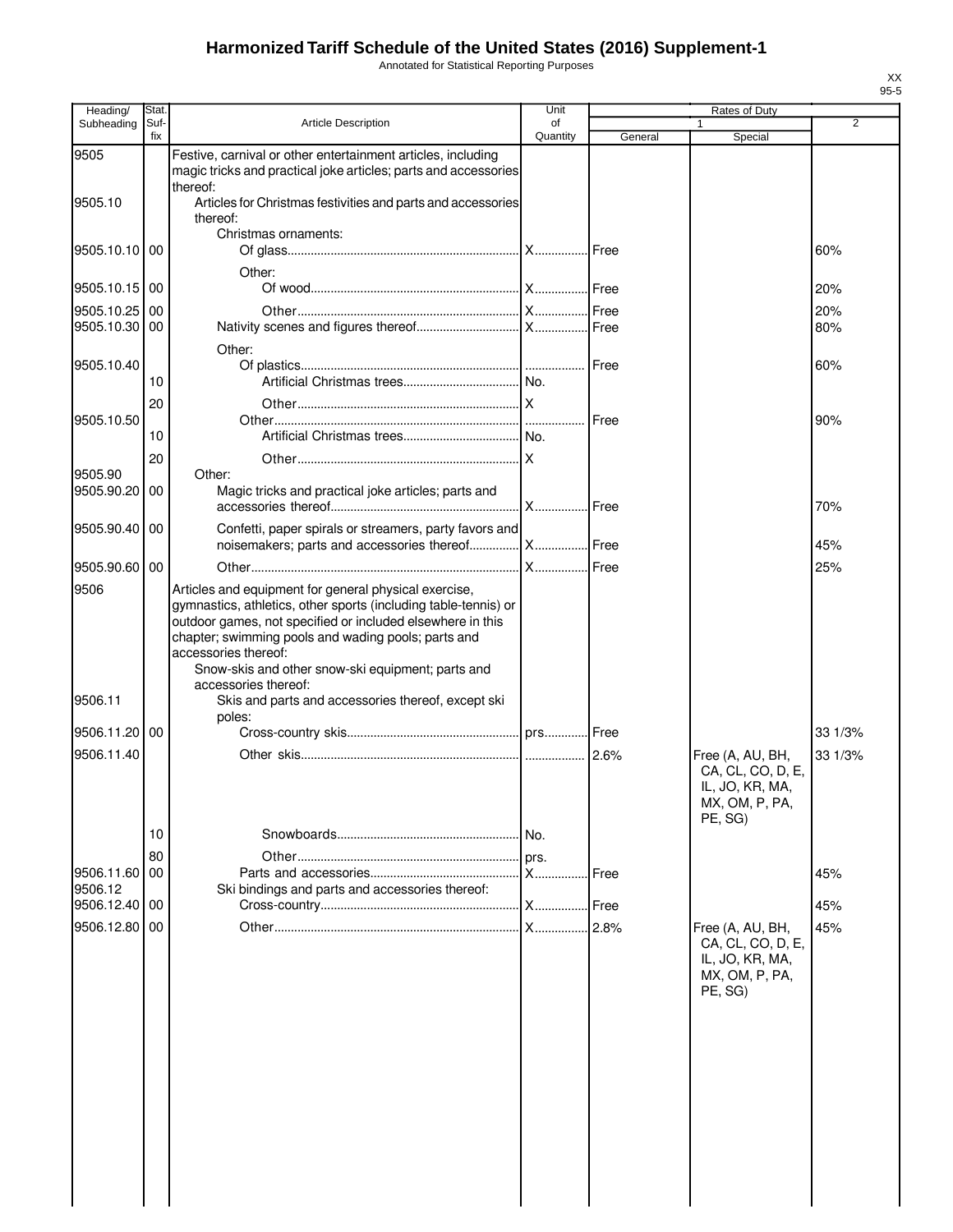Annotated for Statistical Reporting Purposes

| Heading/                                | Stat.       |                                                                                                                                                                                                                                                                                                                                                                            | Unit                    |         | Rates of Duty                                                                         |                |
|-----------------------------------------|-------------|----------------------------------------------------------------------------------------------------------------------------------------------------------------------------------------------------------------------------------------------------------------------------------------------------------------------------------------------------------------------------|-------------------------|---------|---------------------------------------------------------------------------------------|----------------|
| Subheading                              | Suf-<br>fix | <b>Article Description</b>                                                                                                                                                                                                                                                                                                                                                 | of<br>Quantity          | General | Special                                                                               | $\overline{2}$ |
| 9506 (con.)<br>9506.19<br>9506.19.40 00 |             | Articles and equipment for general physical exercise,<br>gymnastics, athletics, other sports (including table-tennis) or<br>outdoor games, not specified or included elsewhere in this<br>chapter; swimming pools and wading pools; parts and<br>accessories thereof: (con.)<br>Snow-skis and other snow-ski equipment; parts and<br>accessories thereof: (con.)<br>Other: |                         |         |                                                                                       | 45%            |
| 9506.19.80                              |             |                                                                                                                                                                                                                                                                                                                                                                            |                         |         | Free (A, AU, BH,                                                                      | 45%            |
|                                         | 40          | Ski poles and parts and accessories                                                                                                                                                                                                                                                                                                                                        |                         |         | CA, CL, CO, D, E,<br>IL, JO, KR, MA,<br>MX, OM, P, PA,<br>PE, SG)                     |                |
|                                         | 80          | Water skis, surf boards, sailboards and other water-sport                                                                                                                                                                                                                                                                                                                  |                         |         |                                                                                       |                |
| 9506.21<br>9506.21.40                   | 00          | equipment; parts and accessories thereof:<br>Sailboards and parts and accessories thereof:                                                                                                                                                                                                                                                                                 |                         | Free    |                                                                                       | 30%            |
| 9506.21.80                              | 00          |                                                                                                                                                                                                                                                                                                                                                                            |                         | Free    |                                                                                       | 30%            |
| 9506.29.00                              | 20          |                                                                                                                                                                                                                                                                                                                                                                            |                         |         |                                                                                       | 40%            |
|                                         |             |                                                                                                                                                                                                                                                                                                                                                                            |                         |         |                                                                                       |                |
|                                         | 30          |                                                                                                                                                                                                                                                                                                                                                                            |                         |         |                                                                                       |                |
|                                         | 80          | Golf clubs and other golf equipment; parts and accessories<br>thereof:                                                                                                                                                                                                                                                                                                     |                         |         |                                                                                       |                |
| 9506.31.00 00                           |             |                                                                                                                                                                                                                                                                                                                                                                            |                         |         | Free (A, AU, BH,<br>CA, CL, CO, D, E,<br>IL, JO, KR, MA,<br>MX, OM, P, PA,<br>PE, SG) | 30%            |
| 9506.32.00 00                           |             |                                                                                                                                                                                                                                                                                                                                                                            |                         |         |                                                                                       | 30%            |
| 9506.39.00                              |             |                                                                                                                                                                                                                                                                                                                                                                            |                         | 4.9%    | Free (A, AU, BH,<br>CA, CL, CO, D, E,<br>IL, JO, KR, MA,<br>MX, OM, P, PA,<br>PE, SG) | 30%            |
|                                         | 60          |                                                                                                                                                                                                                                                                                                                                                                            |                         |         |                                                                                       |                |
|                                         | 80          |                                                                                                                                                                                                                                                                                                                                                                            | $\overline{\mathsf{x}}$ |         |                                                                                       |                |
| 9506.40.00                              | 00          | Articles and equipment for table-tennis, and parts and                                                                                                                                                                                                                                                                                                                     | <b>X</b>                | 5.1%    |                                                                                       | 30%            |
|                                         |             |                                                                                                                                                                                                                                                                                                                                                                            |                         |         | Free (A, AU, BH,<br>CA, CL, CO, D, E,<br>IL, JO, KR, MA,<br>MX, OM, P, PA,<br>PE, SG) |                |
|                                         |             |                                                                                                                                                                                                                                                                                                                                                                            |                         |         |                                                                                       |                |
|                                         |             |                                                                                                                                                                                                                                                                                                                                                                            |                         |         |                                                                                       |                |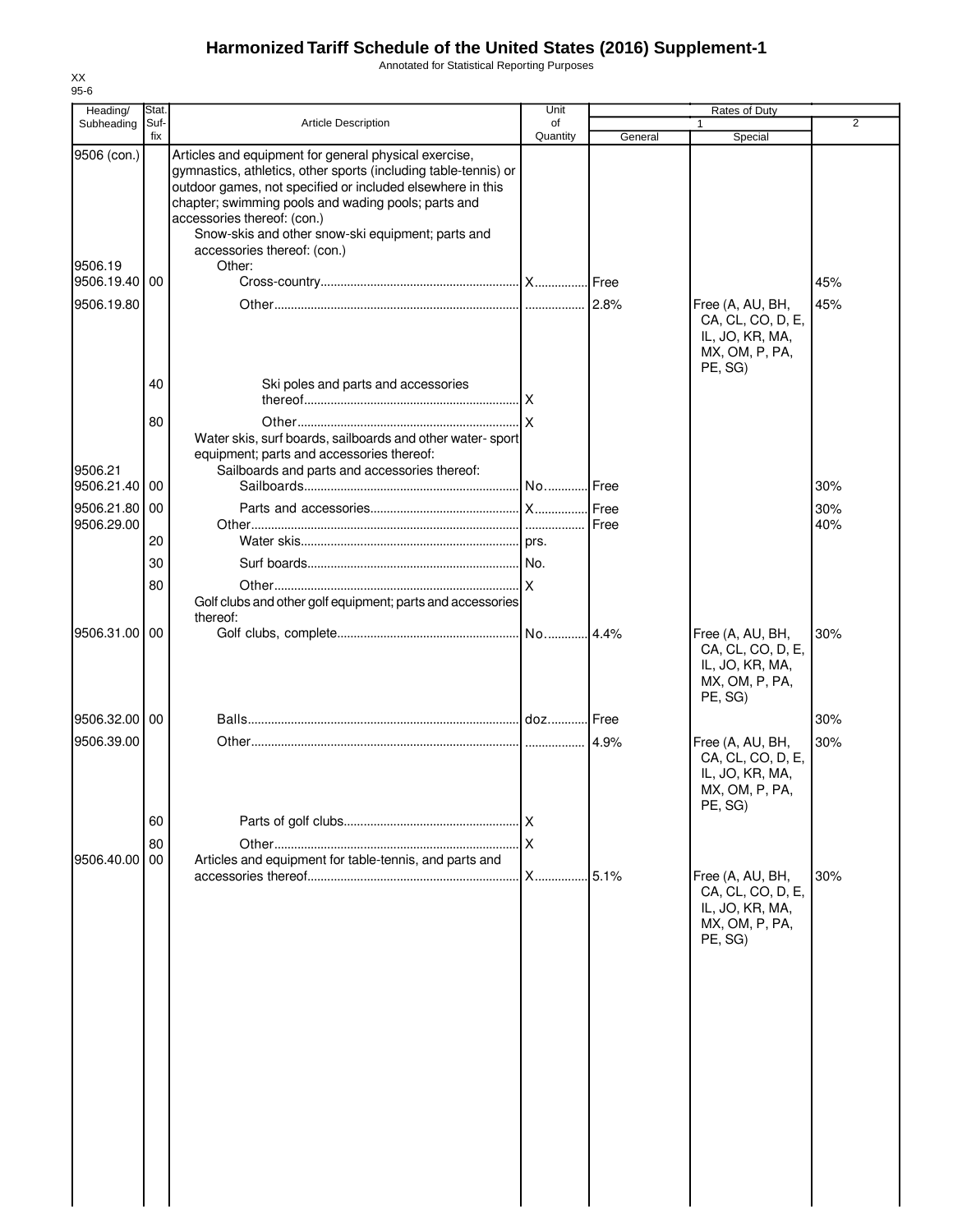Annotated for Statistical Reporting Purposes

| ۰.<br>۰, |  |
|----------|--|

| Heading/               | Stat.       |                                                                                                                                                                                                                                                                                                                                                                                                                                         | Unit           |         | Rates of Duty                                                                         |                |
|------------------------|-------------|-----------------------------------------------------------------------------------------------------------------------------------------------------------------------------------------------------------------------------------------------------------------------------------------------------------------------------------------------------------------------------------------------------------------------------------------|----------------|---------|---------------------------------------------------------------------------------------|----------------|
| Subheading             | Suf-<br>fix | Article Description                                                                                                                                                                                                                                                                                                                                                                                                                     | of<br>Quantity | General | 1<br>Special                                                                          | $\overline{2}$ |
| 9506 (con.)<br>9506.51 |             | Articles and equipment for general physical exercise,<br>gymnastics, athletics, other sports (including table-tennis) or<br>outdoor games, not specified or included elsewhere in this<br>chapter; swimming pools and wading pools; parts and<br>accessories thereof: (con.)<br>Tennis, badminton or similar rackets, whether or not strung;<br>parts and accessories thereof:<br>Lawn-tennis rackets, whether or not strung, and parts |                |         |                                                                                       |                |
|                        |             | and accessories thereof:                                                                                                                                                                                                                                                                                                                                                                                                                |                |         |                                                                                       |                |
| 9506.51.20 00          |             |                                                                                                                                                                                                                                                                                                                                                                                                                                         |                |         | Free (A, AU, BH,<br>CA, CL, CO, D, E,<br>IL, JO, KR, MA,<br>MX, OM, P, PA,<br>PE, SG) | 30%            |
| 9506.51.40 00          |             |                                                                                                                                                                                                                                                                                                                                                                                                                                         |                |         | Free (A, AU, BH,<br>CA, CL, CO, D, E,<br>IL, JO, KR, MA,<br>MX, OM, P, PA,<br>PE, SG) | 30%            |
| 9506.51.60 00          |             |                                                                                                                                                                                                                                                                                                                                                                                                                                         |                |         | Free (A, AU, BH,<br>CA, CL, CO, D, E,<br>IL, JO, KR, MA,<br>MX, OM, P, PA,<br>PE, SG) | 30%            |
| 9506.59<br>9506.59.40  |             | Other:<br>Badminton rackets and parts and accessories                                                                                                                                                                                                                                                                                                                                                                                   |                | 5.6%    | Free (A, AU, BH,<br>CA, CL, CO, D, E,<br>IL, JO, KR, MA,<br>MX, OM, P, PA,<br>PE, SG) | 30%            |
|                        | 40          |                                                                                                                                                                                                                                                                                                                                                                                                                                         |                |         |                                                                                       |                |
|                        | 80          |                                                                                                                                                                                                                                                                                                                                                                                                                                         |                |         |                                                                                       |                |
| 9506.59.80             |             |                                                                                                                                                                                                                                                                                                                                                                                                                                         |                | 4%      | Free (A, AU, BH,<br>CA, CL, CO, D, E,<br>IL, JO, KR, MA,<br>MX, OM, P, PA,<br>PE, SG) | 40%            |
|                        | 20          |                                                                                                                                                                                                                                                                                                                                                                                                                                         |                |         |                                                                                       |                |
|                        | 40          |                                                                                                                                                                                                                                                                                                                                                                                                                                         |                |         |                                                                                       |                |
|                        | 60          | Other, including parts and accessories X                                                                                                                                                                                                                                                                                                                                                                                                |                |         |                                                                                       |                |
|                        |             |                                                                                                                                                                                                                                                                                                                                                                                                                                         |                |         |                                                                                       |                |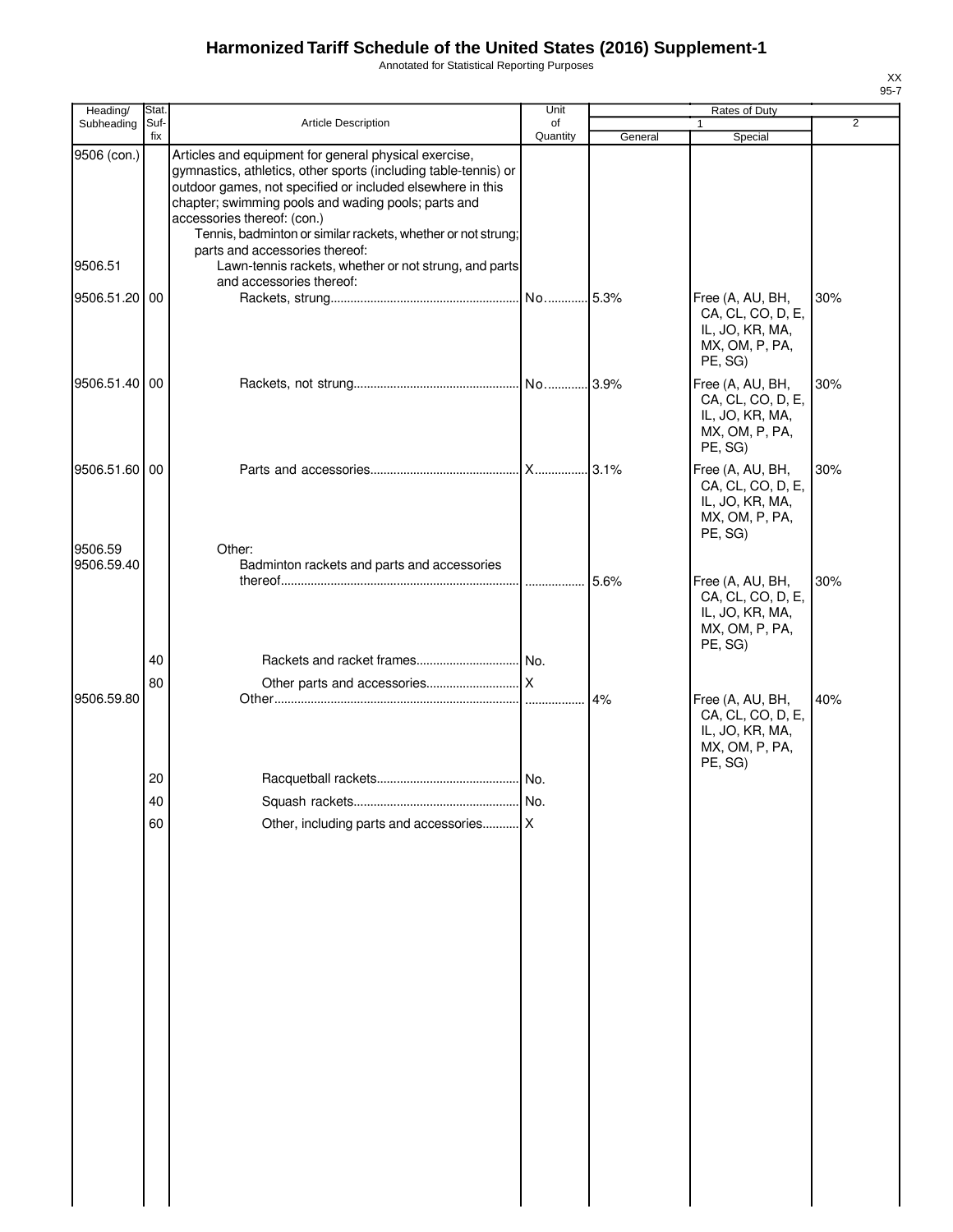Annotated for Statistical Reporting Purposes

| Heading/      | Stat.       |                                                                                                                                                                                                                                                                              | Unit                    |         | Rates of Duty                                                                         |                |
|---------------|-------------|------------------------------------------------------------------------------------------------------------------------------------------------------------------------------------------------------------------------------------------------------------------------------|-------------------------|---------|---------------------------------------------------------------------------------------|----------------|
| Subheading    | Suf-<br>fix | <b>Article Description</b>                                                                                                                                                                                                                                                   | of<br>Quantity          | General |                                                                                       | $\overline{2}$ |
| 9506 (con.)   |             | Articles and equipment for general physical exercise,<br>gymnastics, athletics, other sports (including table-tennis) or<br>outdoor games, not specified or included elsewhere in this<br>chapter; swimming pools and wading pools; parts and<br>accessories thereof: (con.) |                         |         | Special                                                                               |                |
| 9506.61.00 00 |             | Balls, other than golf balls and table-tennis balls:                                                                                                                                                                                                                         | NoIFree                 |         |                                                                                       | 30%            |
| 9506.62       |             | Inflatable balls:                                                                                                                                                                                                                                                            |                         |         |                                                                                       |                |
| 9506.62.40    | 40          |                                                                                                                                                                                                                                                                              | No.                     |         |                                                                                       | 30%            |
|               | 80          |                                                                                                                                                                                                                                                                              | No.                     |         |                                                                                       |                |
| 9506.62.80    |             |                                                                                                                                                                                                                                                                              |                         |         | Free (A, AU, BH,<br>CA, CL, CO, D, E,<br>IL, JO, KR, MA,<br>MX, OM, P, PA,<br>PE, SG) | 30%            |
|               | 20          |                                                                                                                                                                                                                                                                              |                         |         |                                                                                       |                |
|               | 40          |                                                                                                                                                                                                                                                                              |                         |         |                                                                                       |                |
|               | 60          |                                                                                                                                                                                                                                                                              | No.                     |         |                                                                                       |                |
| 9506.69       |             | Other:                                                                                                                                                                                                                                                                       |                         |         |                                                                                       |                |
| 9506.69.20    | 40          |                                                                                                                                                                                                                                                                              |                         | Free    |                                                                                       | 30%            |
|               | 80          |                                                                                                                                                                                                                                                                              | No.                     |         |                                                                                       |                |
| 9506.69.40    | 00          | Noninflatable hollow balls not over 19 cm in                                                                                                                                                                                                                                 |                         |         |                                                                                       |                |
|               |             |                                                                                                                                                                                                                                                                              | No                      | .5.4%   | Free (A, AU, BH,<br>CA, CL, CO, D, E,<br>IL, JO, KR, MA,<br>MX, OM, P, PA,<br>PE, SG) | 70%            |
| 9506.69.60    |             |                                                                                                                                                                                                                                                                              |                         | 14.9%   | Free (A, AU, BH,<br>CA, CL, CO, D, E,<br>IL, JO, KR, MA,<br>MX, OM, P, PA,<br>PE, SG) | 30%            |
|               | 10          |                                                                                                                                                                                                                                                                              |                         |         |                                                                                       |                |
|               | 20          |                                                                                                                                                                                                                                                                              | .lx                     |         |                                                                                       |                |
| 9506.70       |             | Ice skates and roller skates, including skating boots with<br>skates attached; parts and accessories thereof:                                                                                                                                                                |                         |         |                                                                                       |                |
| 9506.70.20    |             | Roller skates and parts and accessories thereof  Free                                                                                                                                                                                                                        |                         |         |                                                                                       | 20%            |
|               | 10          |                                                                                                                                                                                                                                                                              | prs.                    |         |                                                                                       |                |
| 9506.70.40    | 90<br>00    | lce skates with footwear permanently attached prs 2.9%                                                                                                                                                                                                                       | $\overline{\mathsf{x}}$ |         | Free (A, AU, BH,<br>CA, CL, CO, D, E,<br>IL, JO, KR, MA,<br>MX, OM, P, PA,            | 20%            |
| 9506.70.60    | 40          | Other, including parts and accessories for ice skates                                                                                                                                                                                                                        |                         | Free    | PE, SG)                                                                               | 20%            |
|               | 80          |                                                                                                                                                                                                                                                                              |                         |         |                                                                                       |                |

XX 95-8

1/ See subheadings 9902.13.07, 9902.13.08, 9902.13.09, and 9902.13.10.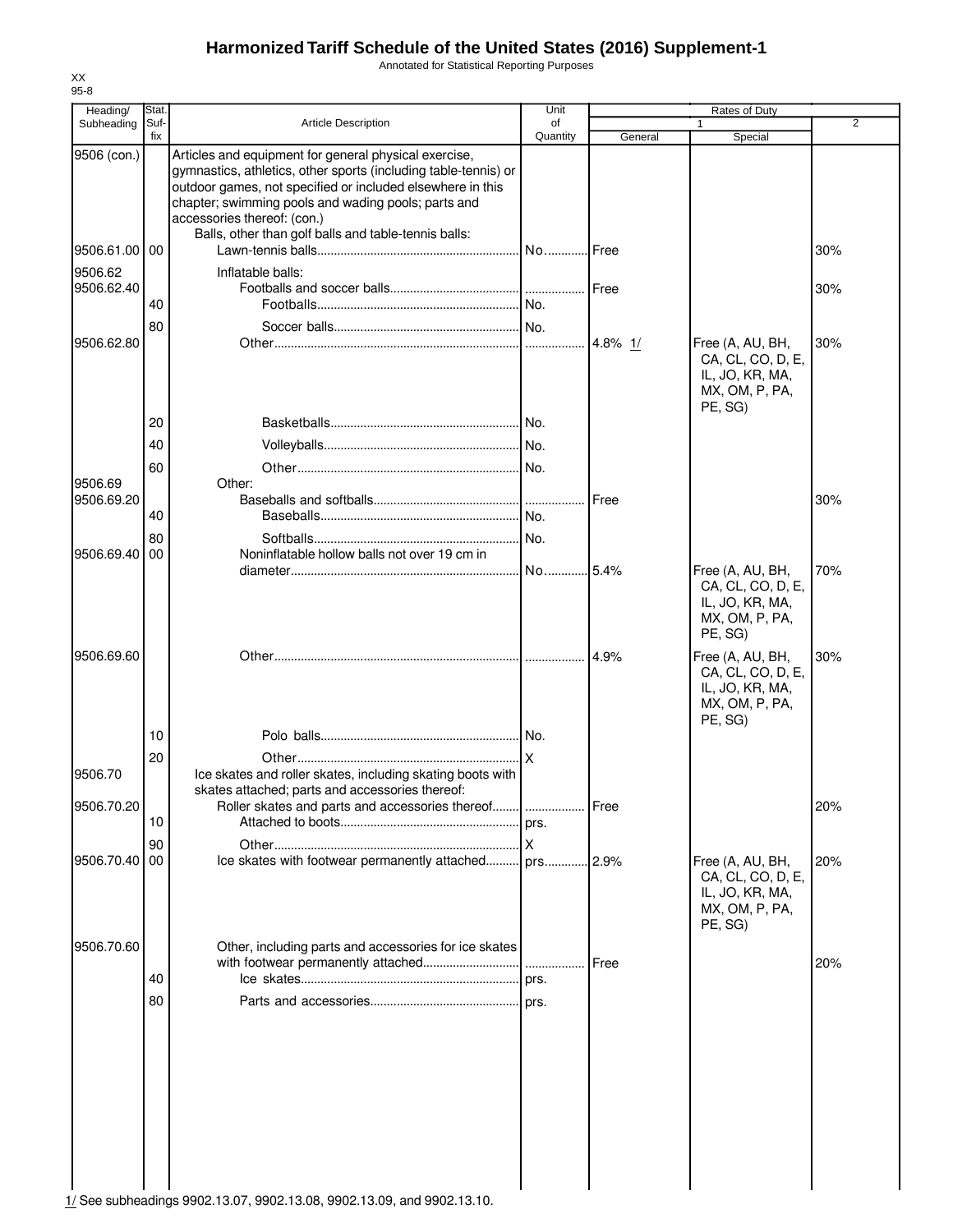Annotated for Statistical Reporting Purposes

| Heading/              | Stat.       |                                                                                                                                                                                                                                                                                        | Unit           |         | Rates of Duty                                                                          |                |
|-----------------------|-------------|----------------------------------------------------------------------------------------------------------------------------------------------------------------------------------------------------------------------------------------------------------------------------------------|----------------|---------|----------------------------------------------------------------------------------------|----------------|
| Subheading            | Suf-<br>fix | Article Description                                                                                                                                                                                                                                                                    | of<br>Quantity | General | Special                                                                                | $\overline{2}$ |
| 9506 (con.)           |             | Articles and equipment for general physical exercise,<br>gymnastics, athletics, other sports (including table-tennis) or<br>outdoor games, not specified or included elsewhere in this<br>chapter; swimming pools and wading pools; parts and<br>accessories thereof: (con.)<br>Other: |                |         |                                                                                        |                |
| 9506.91.00            |             | Articles and equipment for general physical exercise,<br>gymnastics or athletics; parts and accessories                                                                                                                                                                                |                | 4.6%    | Free (A, AU, BH,<br>CA, CL, CO, D, E,<br>IL, JO, KR, MA,<br>MX, OM, P, PA,             | 40%            |
|                       | 10          |                                                                                                                                                                                                                                                                                        |                |         | PE, SG)                                                                                |                |
|                       | 20          |                                                                                                                                                                                                                                                                                        |                |         |                                                                                        |                |
|                       | 30          |                                                                                                                                                                                                                                                                                        |                |         |                                                                                        |                |
| 9506.99<br>9506.99.05 |             | Other:<br>Archery articles and equipment and parts and                                                                                                                                                                                                                                 |                | Free    |                                                                                        | 35%            |
|                       | 10          |                                                                                                                                                                                                                                                                                        |                |         |                                                                                        |                |
|                       | 20          |                                                                                                                                                                                                                                                                                        |                |         |                                                                                        |                |
|                       | 30          | Badminton articles and equipment, except rackets,<br>and parts and accessories thereof:                                                                                                                                                                                                |                |         |                                                                                        |                |
| 9506.99.08 00         |             |                                                                                                                                                                                                                                                                                        | No<br>kg       | 2.8%    | Free (A+, AU, BH,<br>CA, CL, CO, D, E,<br>IL, JO, KR, MA,<br>MX, OM, P, PA,<br>PE, SG) | 30%            |
| 9506.99.12 00         |             |                                                                                                                                                                                                                                                                                        | X              | 5.6%    | Free (A, AU, BH,<br>CA, CL, CO, D, E,<br>IL, JO, KR, MA,<br>MX, OM, P, PA,<br>PE, SG)  | 30%            |
| 9506.99.15 00         |             | Baseball articles and equipment, except balls, and                                                                                                                                                                                                                                     |                |         |                                                                                        | 30%            |
| 9506.99.20            | 00          | Football, soccer and polo articles and equip-ment,<br>except balls, and parts and accessories thereof   X   Free                                                                                                                                                                       |                |         |                                                                                        | 30%            |
| 9506.99.25            |             | Ice-hockey and field-hockey articles and<br>equipment, except balls and skates, and parts and                                                                                                                                                                                          | .              | Free    |                                                                                        | 30%            |
|                       | 40          |                                                                                                                                                                                                                                                                                        |                |         |                                                                                        |                |
|                       | 80          | Other, including parts and accessories X                                                                                                                                                                                                                                               |                |         |                                                                                        |                |
| 9506.99.28            | 00          |                                                                                                                                                                                                                                                                                        | No.            | Free    |                                                                                        | 30%            |
| 9506.99.30            | 00          | Lawn-tennis articles and equipment, except balls<br>and rackets, and parts and accessories thereof                                                                                                                                                                                     |                |         | Free (A, AU, BH,<br>CA, CL, CO, D, E,<br>IL, JO, KR, MA,<br>MX, OM, P, PA,<br>PE, SG)  | 30%            |
| 9506.99.35            | 00          |                                                                                                                                                                                                                                                                                        |                |         |                                                                                        | 20%            |
|                       |             |                                                                                                                                                                                                                                                                                        |                |         |                                                                                        |                |

XX 95-9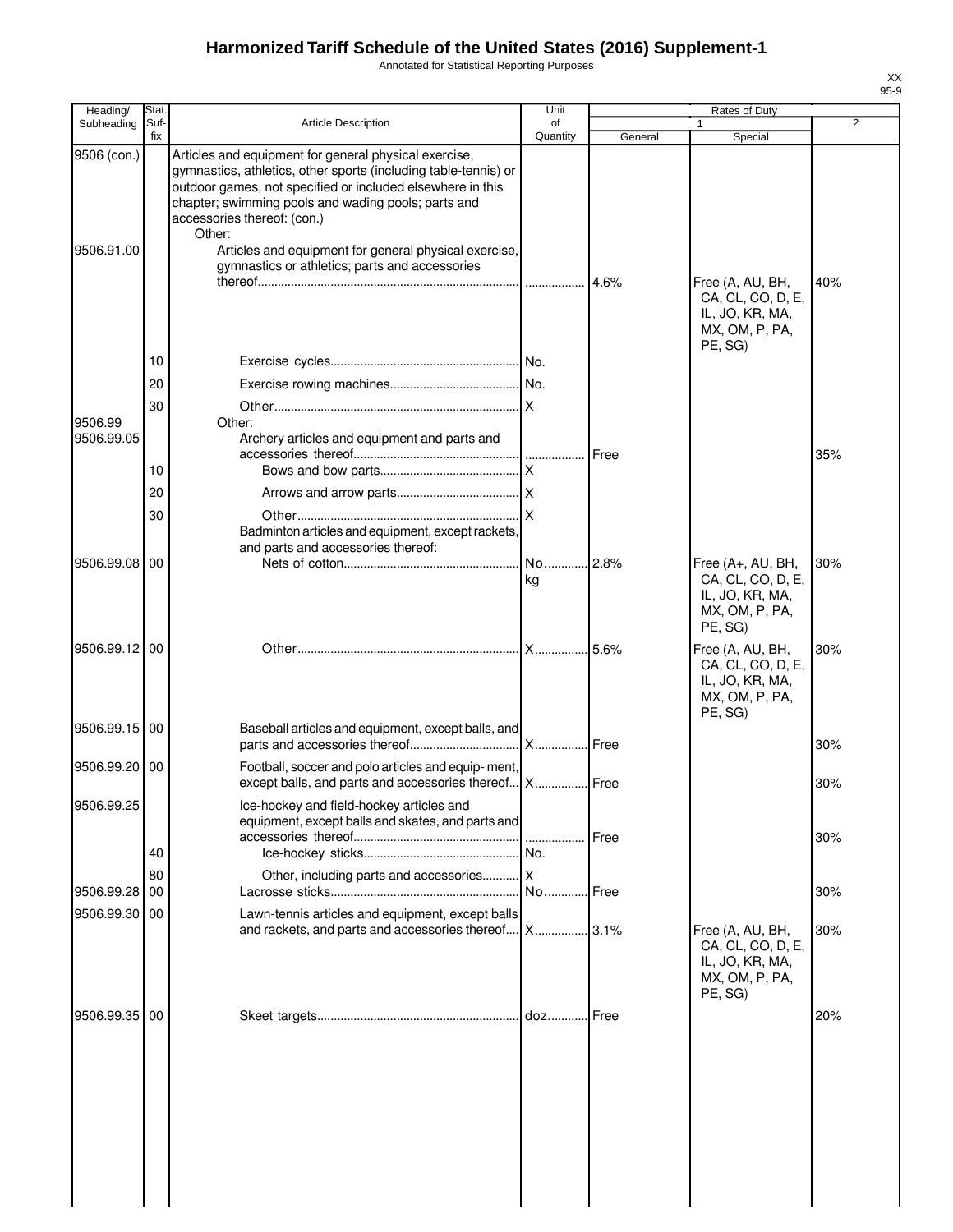Annotated for Statistical Reporting Purposes

| Heading/                         | Stat.       |                                                                                                                                                                                                                                                                                                                | Unit           |         | Rates of Duty                                                                         |                |
|----------------------------------|-------------|----------------------------------------------------------------------------------------------------------------------------------------------------------------------------------------------------------------------------------------------------------------------------------------------------------------|----------------|---------|---------------------------------------------------------------------------------------|----------------|
| Subheading                       | Suf-<br>fix | <b>Article Description</b>                                                                                                                                                                                                                                                                                     | of<br>Quantity | General | 1<br>Special                                                                          | $\overline{2}$ |
| 9506 (con.)<br>9506.99<br>(con.) |             | Articles and equipment for general physical exercise,<br>gymnastics, athletics, other sports (including table-tennis) or<br>outdoor games, not specified or included elsewhere in this<br>chapter; swimming pools and wading pools; parts and<br>accessories thereof: (con.)<br>Other: (con.)<br>Other: (con.) |                |         |                                                                                       |                |
| 9506.99.40 00                    |             | Sleds, bobsleds, toboggans and the like and parts<br>and accessories thereof:<br>Toboggans; bobsleds and luges of a kind used                                                                                                                                                                                  |                |         |                                                                                       | Free           |
| 9506.99.45 00                    |             | Other, including parts and accessories X                                                                                                                                                                                                                                                                       |                | .2.8%   | Free (A, AU, BH,<br>CA, CL, CO, D, E,<br>IL, JO, KR, MA,<br>MX, OM, P, PA,<br>PE, SG) | 45%            |
| 9506.99.50 00                    |             |                                                                                                                                                                                                                                                                                                                |                |         | Free (A, AU, BH,<br>CA, CL, CO, D, E,<br>IL, JO, KR, MA,<br>MX, OM, P, PA,<br>PE, SG) | 33 1/3%        |
| 9506.99.55 00                    |             | Swimming pools and wading pools and parts and                                                                                                                                                                                                                                                                  |                |         |                                                                                       |                |
|                                  |             |                                                                                                                                                                                                                                                                                                                |                | .5.3%   | Free (A, AU, BH,<br>CA, CL, CO, D, E,<br>IL, JO, KR, MA,<br>MX, OM, P, PA,<br>PE, SG) | 80%            |
| 9506.99.60                       |             |                                                                                                                                                                                                                                                                                                                |                | 4%      | Free (A, AU, BH,<br>CA, CL, CO, D, E,<br>IL, JO, KR, MA,<br>MX, OM, P, PA,<br>PE, SG) | 40%            |
|                                  | 40          | Nets not elsewhere specified or included kg                                                                                                                                                                                                                                                                    |                |         |                                                                                       |                |
|                                  | 80          |                                                                                                                                                                                                                                                                                                                |                |         |                                                                                       |                |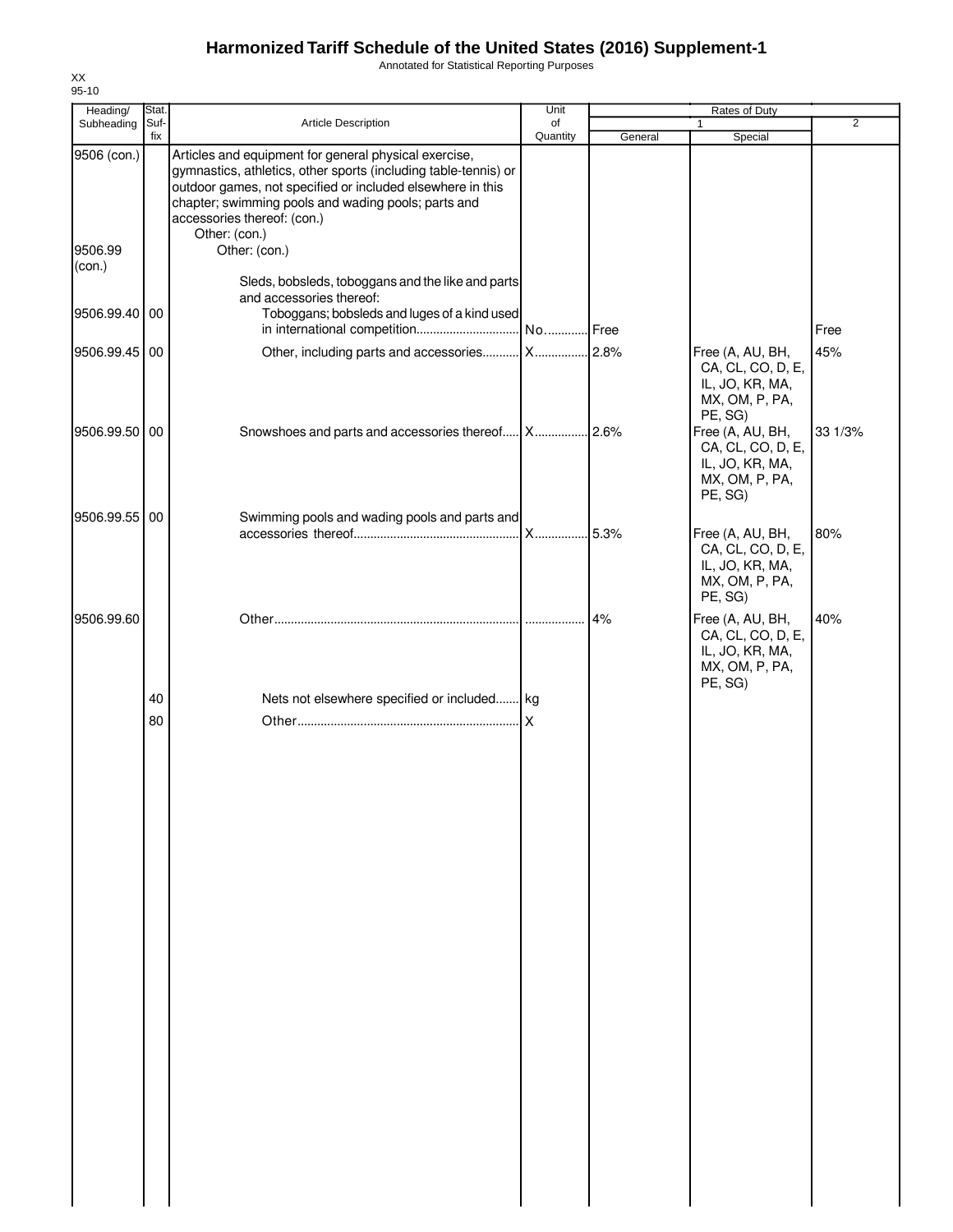Annotated for Statistical Reporting Purposes

| Heading/                 | Stat.       |                                                                                                                                                                                                                                                         | Unit           |         | Rates of Duty                                                                          |                |
|--------------------------|-------------|---------------------------------------------------------------------------------------------------------------------------------------------------------------------------------------------------------------------------------------------------------|----------------|---------|----------------------------------------------------------------------------------------|----------------|
| Subheading               | Suf-<br>fix | <b>Article Description</b>                                                                                                                                                                                                                              | of<br>Quantity | General | 1<br>Special                                                                           | $\overline{2}$ |
| 9507<br>9507.10.00       |             | Fishing rods, fish hooks and other line fishing tackle; fish<br>landing nets, butterfly nets and similar nets; decoy "birds" (other<br>than those of heading 9208 or 9705) and similar hunting or<br>shooting equipment; parts and accessories thereof: |                | 6%      | Free (A+, AU, BH,<br>CA, CL, CO, D, E,<br>IL, JO, KR, MA,<br>MX, OM, P, PA,<br>PE, SG) | 55%            |
|                          | 40          |                                                                                                                                                                                                                                                         |                |         |                                                                                        |                |
|                          | 80          |                                                                                                                                                                                                                                                         |                |         |                                                                                        |                |
| 9507.20<br>9507.20.40 00 |             | Fish hooks, whether or not snelled:                                                                                                                                                                                                                     |                | 4%      | Free (A, AU, BH,<br>CA, CL, CO, D, E,<br>IL, JO, KR, MA,<br>MX, OM, P, PA,<br>PE, SG)  | 55%            |
| 9507.20.80 00            |             |                                                                                                                                                                                                                                                         |                |         | Free (A, AU, BH,<br>CA, CL, CO, D, E,<br>IL, JO, KR, MA,<br>MX, OM, P, PA,<br>PE, SG)  | 45%            |
| 9507.30                  |             | Fishing reels and parts and accessories thereof:<br>Fishing reels:                                                                                                                                                                                      |                |         |                                                                                        |                |
| 9507.30.20               | 00          |                                                                                                                                                                                                                                                         |                |         | Free (A+, AU, BH,<br>CA, CL, CO, D, E,<br>IL, JO, KR, MA,<br>MX, OM, P, PA,<br>PE, SG) | 55%            |
| 9507.30.40 00            |             | Valued over \$2.70 but not over \$8.45 each No 24¢ each                                                                                                                                                                                                 |                |         | Free (A+, AU, BH,<br>CA, CL, CO, D, E,<br>IL, JO, KR, MA,<br>MX, OM, P, PA,<br>PE, SG) | 55%            |
| 9507.30.60 00            |             |                                                                                                                                                                                                                                                         |                |         | Free (A, AU, BH,<br>CA, CL, CO, D, E,<br>IL, JO, KR, MA,<br>MX, OM, P, PA,<br>PE, SG)  | 55%            |
| 9507.30.80 00            |             |                                                                                                                                                                                                                                                         |                |         | Free (A, AU, BH,<br>CA, CL, CO, D, E,<br>IL, JO, KR, MA,<br>MX, OM, P, PA,<br>PE, SG)  | 55%            |
|                          |             |                                                                                                                                                                                                                                                         |                |         |                                                                                        |                |